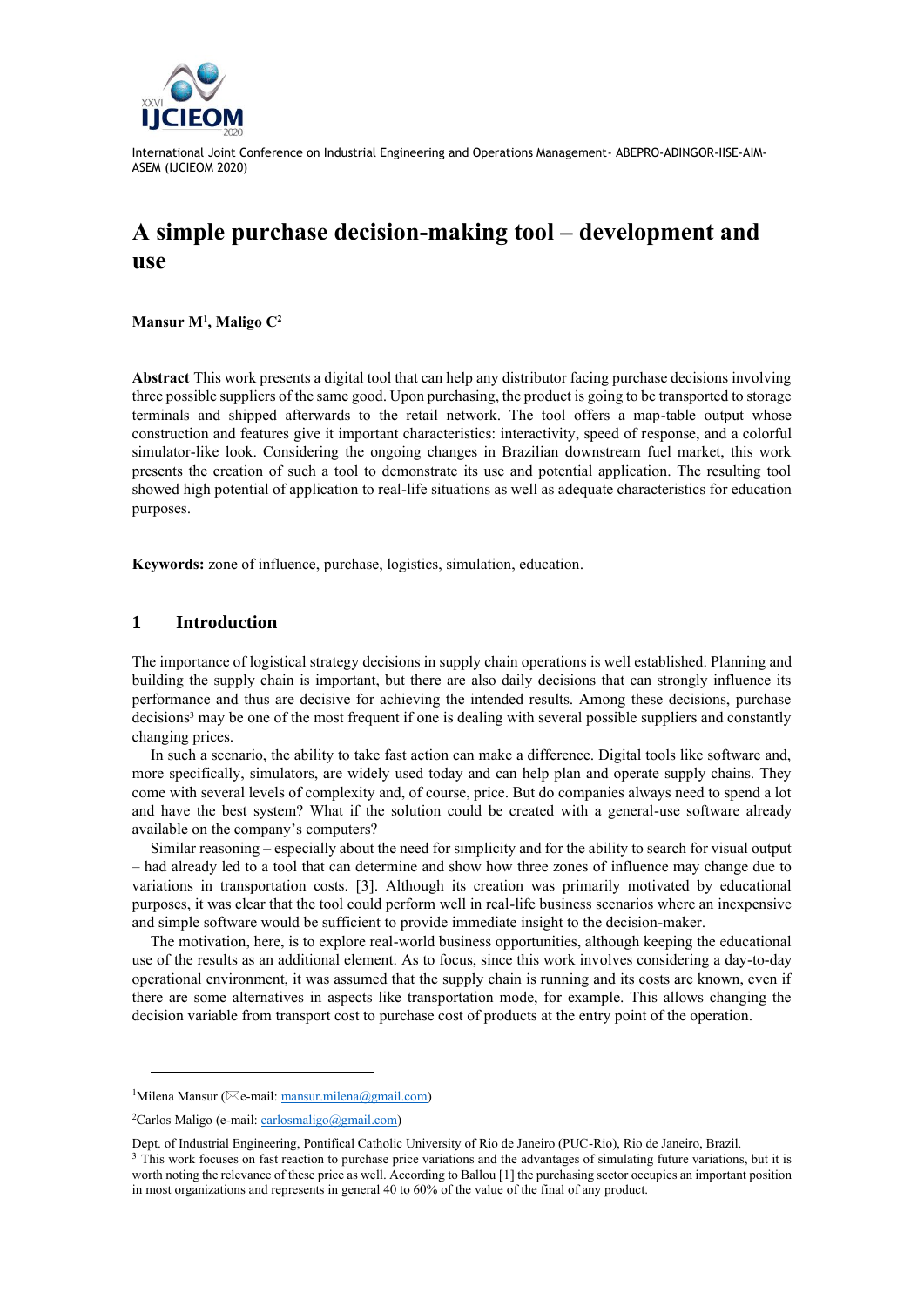

As we will see, the tool was developed on an MS Excel workbook whose spreadsheets have several tables with all the necessary data and portray, on the very last spreadsheet, the dashboard where the user fills in the current price available at the three input points, leading to a "map" showing which storage facility should receive the product from each supplier. To emphasize the zones of influence of each of the three entry points, different colors are assigned to each one and are displayed to each storage facility according to the tool's calculations, thus visually showing from which entry point to supply each facility.

To demonstrate the use and potential application of the proposed tool, a fuel distribution scenario was used. The fuel distribution business is a good scenario for this purpose because companies typically establish a network of physical installations where they receive and store products, and from where they ship the products to their retailers. As can be seen, this network is similar to the one addressed by this work, so the proposed tool can handle it perfectly. In this industry, there is normally little space to maneuver between acquisition price, retailer's price, and transportation and operation costs. It is a small-margins business, so any improvement counts. The proposed tool allows for faster reactions in the purchase decisions as the inputted price change.

#### **2 Objectives**

The objective of this work is to show the building and use of a simple but powerful tool to help decisionmaking involving several purchase alternatives.

Although the problem and its solution method are not new, this work's contributions are the simplicity of the tool in terms of its construction and use, its easy customization, and its ability to generate a visual output. As will be seen, these features can be achieved with the use of simple, general-use software, thus avoiding special training and ensuring the low cost of the proposed tool.

The visual output was a must since the authors aimed to develop a tool that could also illustrate, during classroom lectures on Logistics, typical problems, and consequences of different purchase decisions.

To achieve these goals, this work departed from the tool presented by Maligo [3] and created a tool that focused on purchase alternatives, maintaining the visual output feature and the simulation-like abilities.

This work illustrates how this tool can be used by applying it to a recent much-discussed scenario in Brazil involving fuel distribution companies operating in the southern region of the country and how to quickly and easily determine the best option among three purchasing alternatives.

## **3 Literature Review**

This work is focused on a practical goal and presents simulations of real business decision-making scenarios. Simplicity and low cost are among its core features, so the literature review of related works was done keeping that in mind.

The literature review used the SCOPUS database available in [https://www.scopus.com,](https://www.scopus.com/) accessed in February 2021.

The first search used the keywords ("purchase" AND "logistics" AND "simulation" AND "education" AND "zone of influence"). This combination covered all the main research topics cited in this work. The words itself are rather common, but their combination returned no results.

As a second step, the search was restricted to only three words in order to maximize the outcome ("purchase" AND "logistics" AND "simulation") and resulted in 81 studies returned. Based on the titles, abstracts, and keywords, these works were organized under the following main topics: warehouse automation; price forecast; simulation models using complex commercial software; linear programming; inventory management; decision-making techniques applied for supplier selection; purchase in online marketplaces (consumer behavior, machine learning); multi-agent system simulations of dynamic pricing decision problem; discrete event simulation. The second step shows that the available literature proposes models to optimize operations using decision-making techniques based on complex systems or sophisticated software.

For a focused assessment of works closely aligned to this work, a final search was conducted including the word "excel". This search returned only two results: both for Bottani E. et al. One of them investigates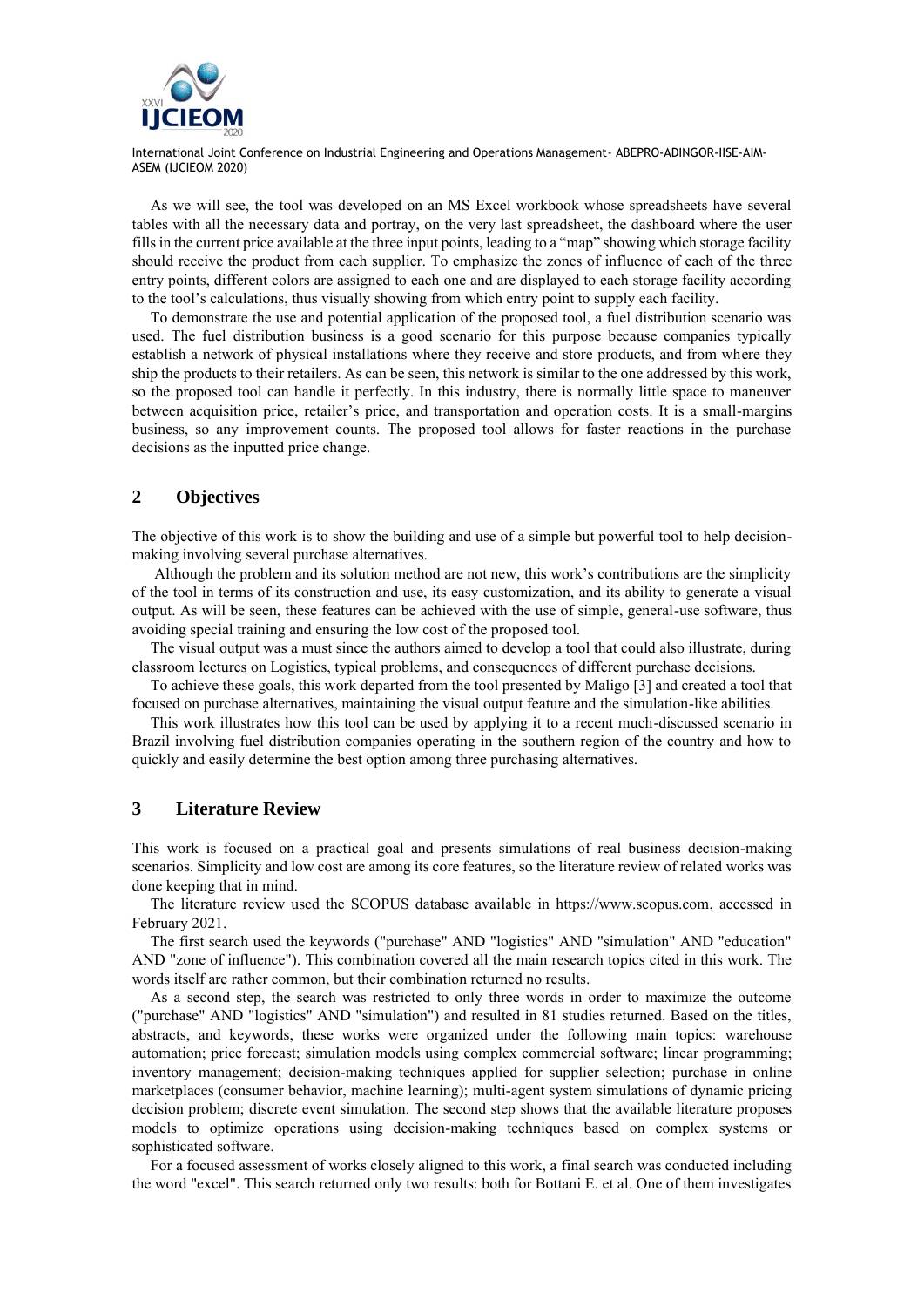

the optimization of an asset management process in a real closed-loop supply chain, based on an adapted economic order quantity (EOQ) policy (2015), and the other seeks to minimize the environmental burden of a real closed-loop supply chain (2018). Both works referred to a pallet provider.

| Table 1. Search summary. |  |
|--------------------------|--|
|--------------------------|--|

| Search in<br><b>SCOPUS</b> | Keywords                                                                           | Number of<br>results |
|----------------------------|------------------------------------------------------------------------------------|----------------------|
| Search 1                   | "purchase" AND "logistic" AND "education" AND "simulation" AND "zone of influence" | $\theta$             |
| Search 2                   | "purchase" AND "logistic" AND "simulation"                                         | -81                  |
| Search 3                   | "purchase" AND "logistics" AND "simulation" AND "excel"                            |                      |

The literature review described above showed that there is no available simple tool capable of improving multi-provider purchase decision-making with the use of MS Excel. Additionally, it showed there is no previous work with direct application to the liquid fuel distribution business in Brazil.

## **4 Method**

## *4.1 Overview*

The tool is based on a MS Excel workbook consisting of several spreadsheets, each one containing one or more tables where the required data is entered and results are calculated. The distribution of tables among the spreadsheets is not relevant and may be done at the discretion of the creator to suit the simplicity and ease of use to handle each specific case.

The last spreadsheet<sup>4</sup> is going to be referred to as the "dashboard." This spreadsheet shows the "map", the table of the purchase price of the product at the entry of the operation, and the table of the calculated total cost of the product when ready to be shipped from each terminal to the retailers.

The map, as it is going to be referred to in this work, is a table where the results are displayed. In this work, the position of each of this table's cells representing an installation was defined in such a way as to match, as closely as possible, the region's geographical map. Matching the map (table) to the real geographical map helps the user better understand existing relationships and greatly improves the power of visually showing (instead of just describing) the problem and the solutions in a classroom situation.



**Figure 1** – The "map" (table) resembling the map of the region**.**[5]

<sup>4</sup> As was already mentioned, the order of the spreadsheets is not relevant, but it seemed logical to have results displayed at the end.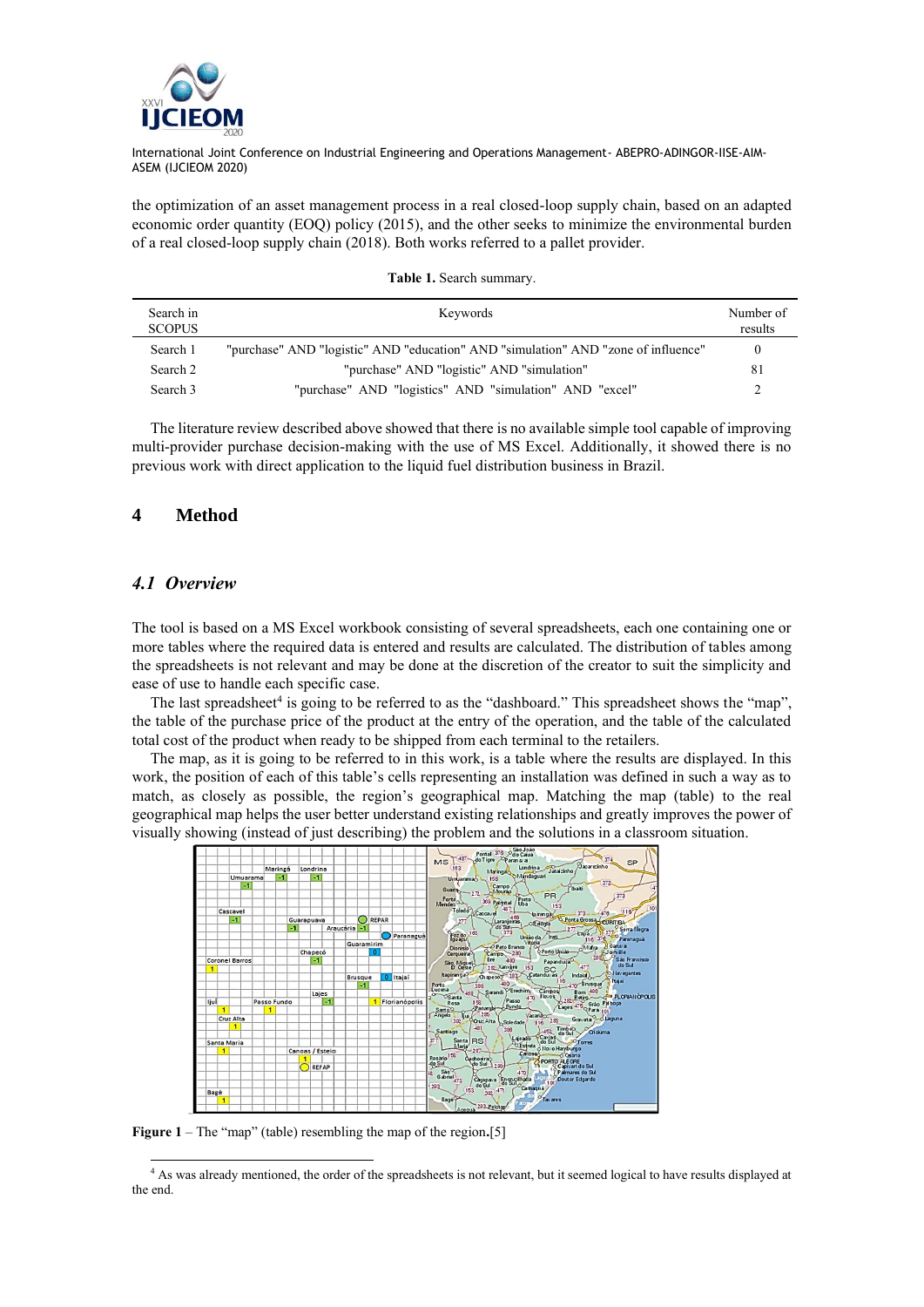

It is strongly recommended to have the described items on the dashboard. This will allow all the inputs and outputs to be on the same spreadsheet, adding to the simplicity of use and helping catch the user's attention to changes that can occur in the output should any input be changed.

The layout of the dashboard is also important given the educational objective of the tool. This single spreadsheet can be easily shown to an audience during a presentation and, as the results react instantaneously to changes in the input variables, several situations can be proposed and their corresponding results will be readily displayed on the screen.



**Figure 2** – Layout of the dashboard

#### *4.2 Purchase price table*

On the upper-right part of the dashboard (see Figure 2), there is a simple table where the user will input the purchase price at each one of the suppliers and the discount, if any, to be applied to these prices in the calculations.

The purchase price is the object to be studied, since the logistical network is set and its costs are known. Each supplier is assigned a color, with its use explained in Step  $3$  – the map.

Under each purchase price, the user can fill in a discount amount. If a discount is entered, all calculations will consider the purchase price less the discount amount. Providing a different cell to explicitly inform a discount amount has two advantages. First, it helps the user keep the current price unchanged to serve as a reference price (reference scenario) and, second, it emphasizes the variation that causes the output changes, giving the user useful hints when investigating other scenarios or when negotiating a price to achieve specific targets.

# *4.3 Total cost table*

On the bottom-right part of the dashboard (see Figure 2) the user sees the table where the calculated total cost is shown. This table uses the price (and discount, if any) entered on the purchase price table, as well as the transportation and other costs entered or calculated on the other spreadsheets, to calculate the total cost of the product at the shipping bay of each storage facility.

Going down this table line by line, one can easily see the lowest cost at each terminal and consequently identify the corresponding entry point. Up to now, all that the user needed was a simple MS Excel workbook. It is the map and its capabilities that are going to allow the leap in quality, analysis, and communication that makes this a distinct and unique tool.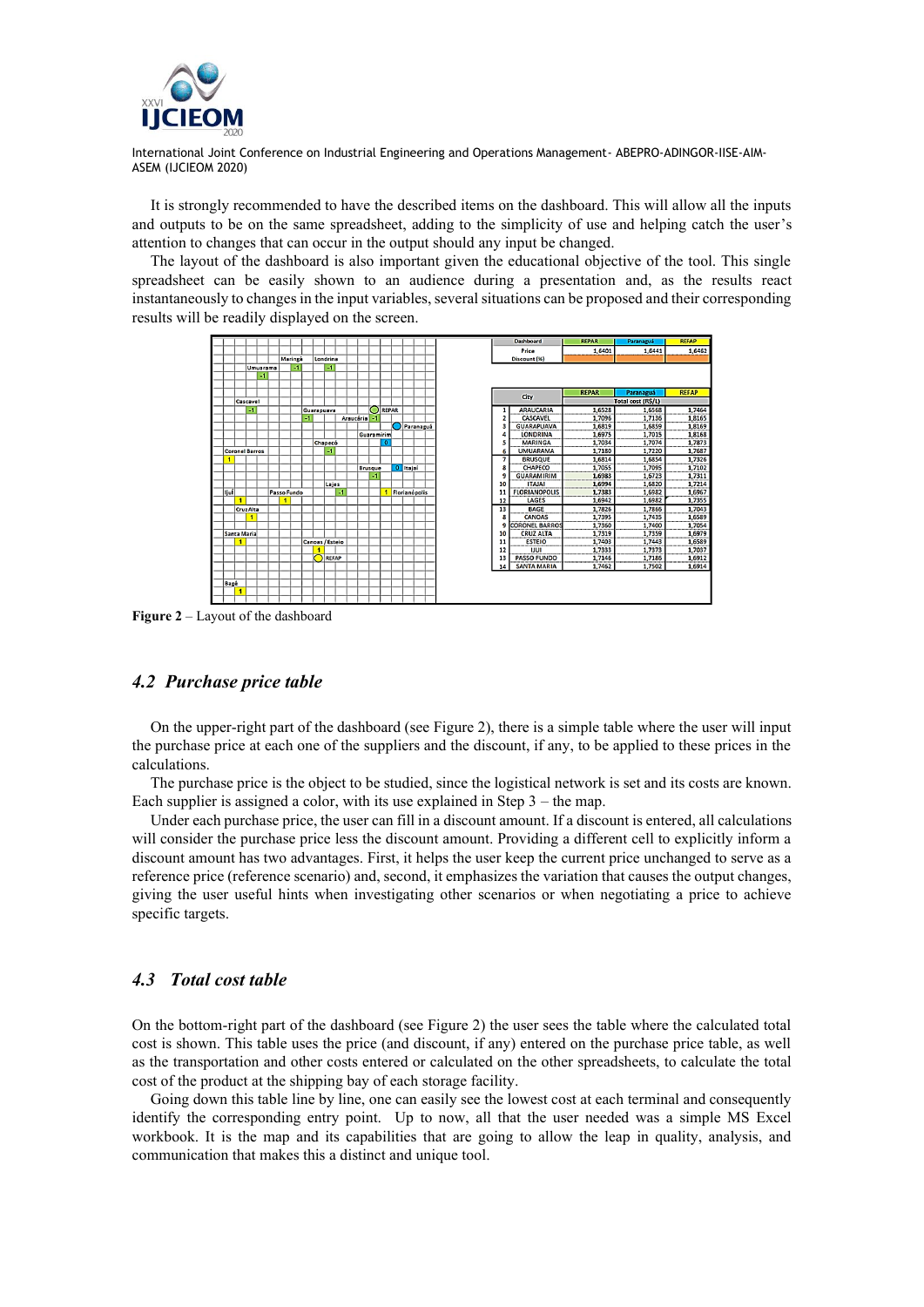

## *4.4 The map*

On the left part of the dashboard (Figure 2) the user sees the map. As explained in the overview, its resemblance to a geographical map of the region where the operation is carried out is intentional and helps the user grasp the output at a glance, analyze it, and search for alternatives through simulation.

The map is a table--it could not be different since we are in a MS Excel environment--but its construction and features give it important characteristics: interactivity, speed of response, and a colorful simulator-like output.

The three circles in the map represent the location of the three existing suppliers. The storage installations are represented by common rectangular cells. Users can designate these elements however they wish. In the example shown in Section 4, the cities' names were used.

Each supplier is assigned a color, which should match those shown on the other tables of the dashboard. This helps the user to keep track of the amounts related to each supplier. More importantly, each storage installation cell on the map shows the color that corresponds to the supplier associated with the lowest cost solution among the three possibilities, as calculated and shown in the total cost table. This is one of the important simulation-like features of the tool: the ability to change colors to match the amounts and to show the user the best solutions and the zone of influence of each supplier. At this point, it is easy to imagine the power afforded by the tool to its users, as they can now literally see the consequences of any change in a supplier's price. Section 4 – Example will discuss in more depth the simulation possibilities of the tool.

The cells' ability to take on the same color as the best option supplier is achieved through a combination of a formula with the use of conditional formatting of the cells. The formula (1) consists of a series of ifthen-else statements assessing which is the lowest cost and, thus, the best choice among the three suppliers, and then assigning a corresponding value to the cell. In this work, the values used were "-1", "0" and "1":

> =IF(AND(AD12<AE12;AD12<AF12);-1;IF(AND(AD12>AF12;AE12>AF12);1; IF(AND(AD12>AE12;AE12<AF12);0;"E"))) (1)

The formula (1) shows an additional feature. The last if-then-else was not mandatory since, if the values do not meet the first two conditions, the third condition could be assumed as true. Although logically correct, this assumption was avoided and a third if-then-else was used and will return as its output an "E" (for "error") in case none of the conditions was met. This feature is especially useful during debugging and final validation of the map since it alerts for errors in the formulas. Such errors are quite easy to make when constructing the formulas at each cell, as every one of them carries several references to other tables' cells.

After the formula finds the supplier associated with the lowest total cost and assigns its respective code to the cell ("-1", "0" or "1"), the conditional format feature comes into action. Since the cells representing the storage installations will show the supplier's code thanks to the formula, the conditional format in these cells is programmed to fill it with one of the three suppliers' colors according to the cell's value. The result is that each storage installation is represented by a cell showing each supplier's code and color.

This combination of formula and conditional format is the core of the tool and accounts for its advantages: simplicity, user-friendliness, instant answers, and color-enhanced output.

#### *4.5 Transportation costs and other costs*

Since this work is focused on purchase alternatives and the tool is intended to be used in real-life settings, it was assumed that the transportation costs are known and therefore can be considered fixed costs. The problem here does not involve location decisions. The network is already established, so not only transportation but other common costs, like terminal operation costs and taxes, were considered fixed costs. This is relevant because it means that the tool will deal with the purchase price as the only variable, and transportation and other costs will not influence the purchase decisions.

Although considered fixed, transportation costs will not be neglected. All other costs will not be considered for simplification purposes. It should be noted that all other costs can be easily added in a real-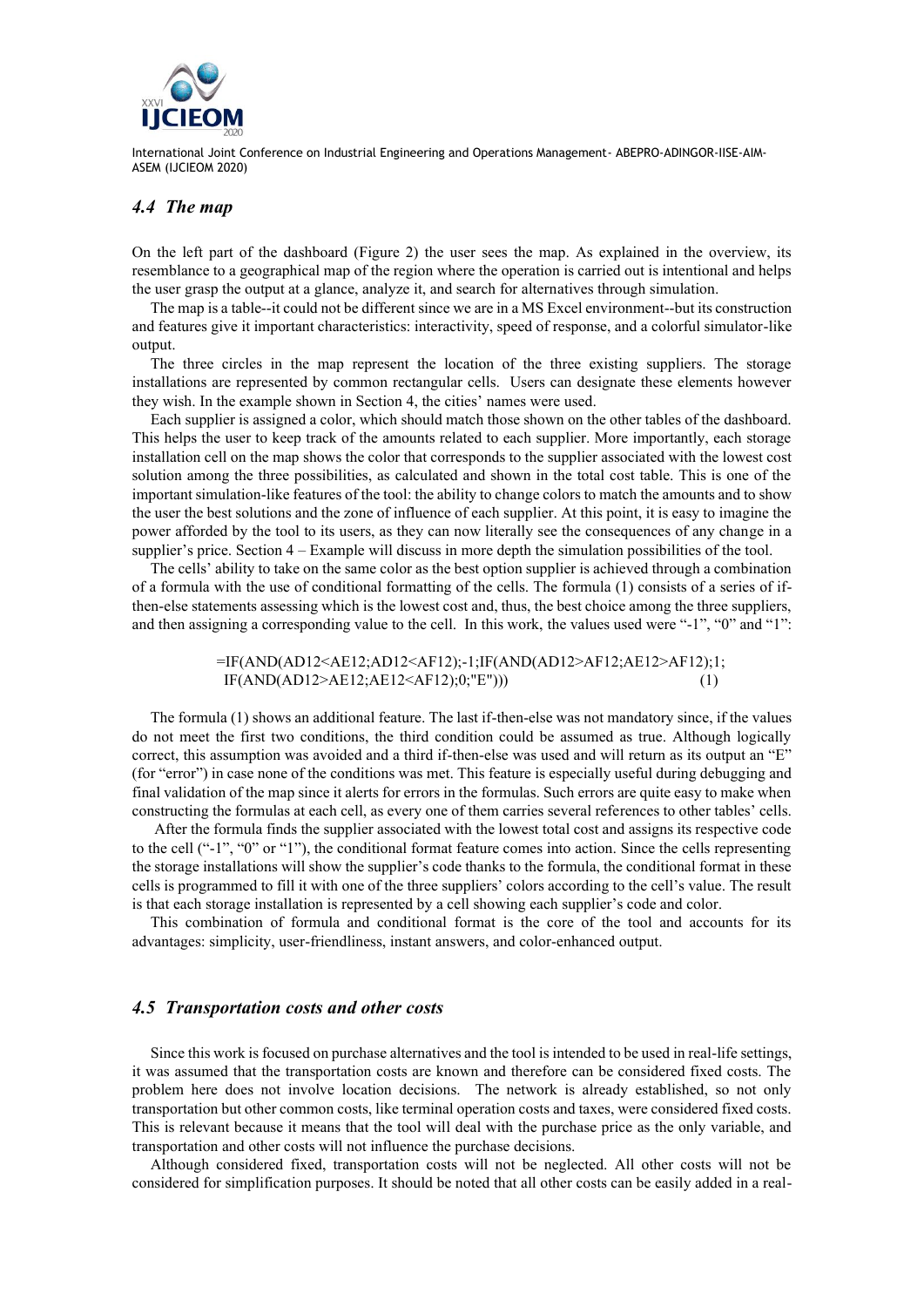

world application since they are related to installations, locations, or products, and can be handled with the introduction of more tables in the workbook. Transportation cost will be considered because it is the main cost  $\lceil 3 \rceil$  (besides the product cost itself) and will help keep the shipping price (purchase price + transportation cost) closer to real ones, adding reality to the simulations despite the simplified formulas.

As shown in the example below, considering the freight costs and the purchase price is sufficient to demonstrate the zones of influence of the three suppliers.

## **5 Example**

#### *5.1 Background*

In Brazil's southern region, distributors can purchase products from REFAP, in Canoas/RS, and ship to terminals by truck or by train; or the purchase may be from REPAR, in Aracuária/PR, with distribution by train, by truck or by OPASC pipeline; or, finally, the decision could be for import products, landed at the port terminal of Paranaguá/PR and distributed by tanker trucks.<sup>5</sup>

Distributors will not necessarily choose the same transportation solutions, even more so because their terminals may have different capacities and receiving modalities (pipeline, train, or only by truck). For academic purposes, this paper will address road freight and pipeline freight options, with a focus on product cost delivered at distributors terminals.

By contrast, in the cities of Guaramirim, Itajaí, and Florianópolis, in the state of Santa Catarina, the main type of transportation is the OPASC pipeline, so this simulation used the cost of pipeline freight charged by TRANSPETRO (Petrobras' logistical operator) for handling fuels and considered the base price plus the additional price for loading tanker trucks.

#### *5.2 Purchase price table and Total cost table*

In the present example, it was considered the price published<sup>6</sup> by Petrobras (Petróleo Brasileiro S  $\land$  A) for diesel oil A S10 delivered at the REPAR and REFAP refineries with the base date of 9/12/20. For the price of the imported product arriving at the port of Paranguá, it was used the Import Parity Reference Price<sup>7</sup> published by the ANP weekly.

The total cost table consolidates the product acquisition costs at the refineries, or at the port, and the discount, if any, with the transportation costs to the terminals, that were entered or calculated on the other spreadsheets.

#### *5.3 The map*

In our example, the map shows the fuel distribution installations in Brazil's southern region. The region is supplied by two refineries (REPAR and REFAP). Close to REPAR is the port of Paranaguá, with its important liquids terminals which offer an alternative of supply through importation. These are, thus, the three suppliers of the example scenario.

The cells representing the storage installations were located on the map close to the nearest city. In this example, they are going to be referred to as FDT (fuel distribution terminal). This work considered FDTs

<sup>&</sup>lt;sup>5</sup> There is a third refinery at the southernmost border of the region, which was not included in this work because, since its production is only approximately 10% of REFAP's, it does not influence the scenario herein.

<sup>6</sup> Available in https://petrobras.com.br/pt/nossas-atividades/precos-de-venda-as-distribuidoras/

<sup>7</sup>Available i[n http://www.anp.gov.br/precos-e-defesa-da-concorrencia/precos/precos-de-paridade-de-importacao](http://www.anp.gov.br/precos-e-defesa-da-concorrencia/precos/precos-de-paridade-de-importacao)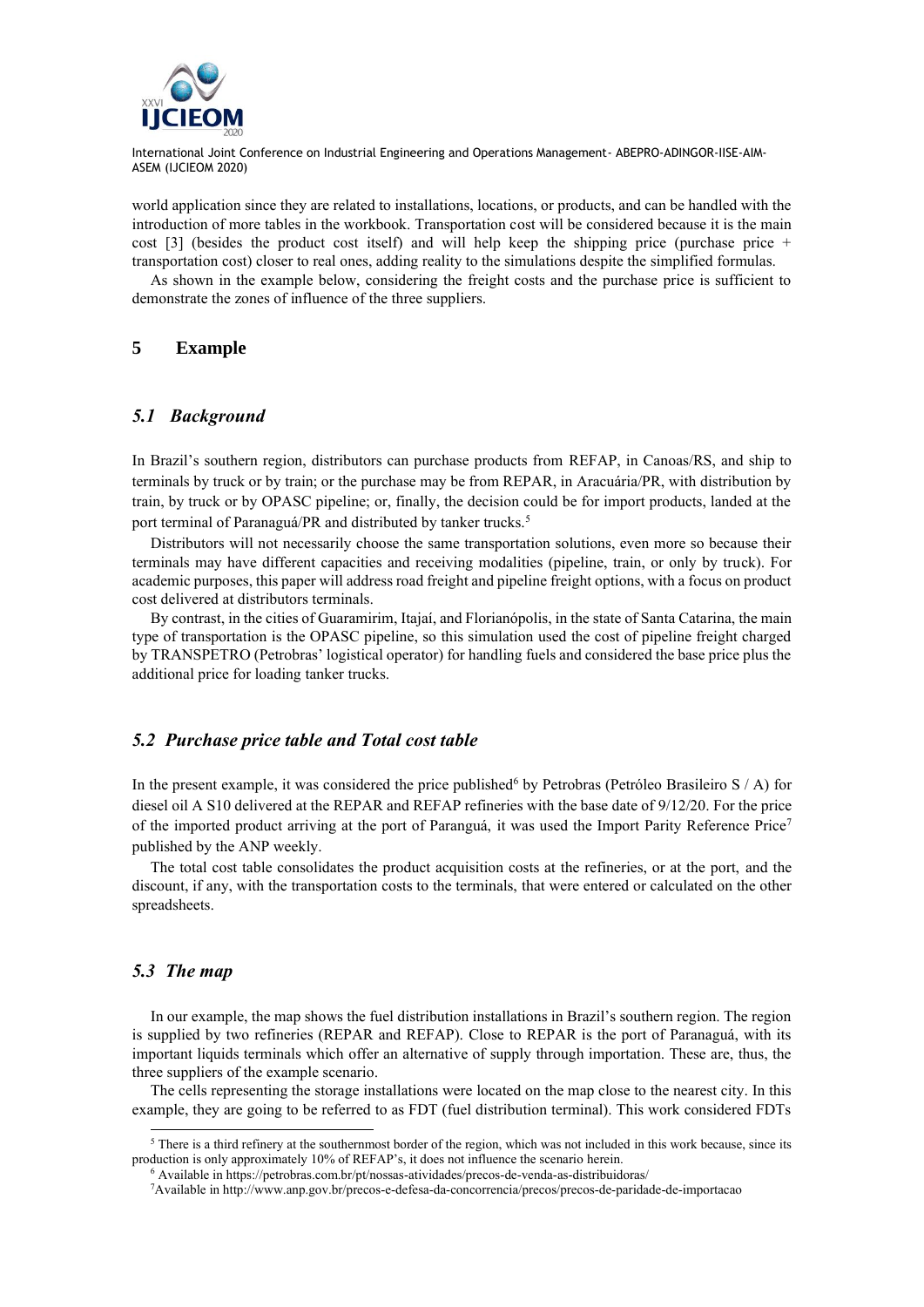

with at least  $2,000 \text{ m}^3$  of storage capacity. This simplification does not impact any aspect of the tool's performance and was made to keep the map less cluttered to facilitate understanding. Keeping the map "clean" is also useful when education is an objective and there is no need to reproduce the sample network in its entirety.

In our example, the map shows the scenario on September 12, 2020 (see Figure 2). This is going to be the reference scenario to analyze the consequences of purchase price changes.

## *5.4 Transportation cost*

In Brazil, the fee charged for road transport between two points has a minimum value established by the National Agency for Transport over Land (ANTT). Thus, the values were calculated using the parameters of Resolution ANT 5,890 / 2020, based on Table A (Load capacity), for hazardous liquids' loads. Additionally, the calculation takes into account the empty-return fee, which is 92% of the one-way freight as provided for in § 6 of Art. 5 of said Resolution.

As for the transfer operations from the suppliers to FDTs by road, the simulation used tanker trucks of 40 m³ capacity. Transportation from the FDTs to the retailers is done in smaller trucks. This second transport operation was not considered in this work for simplification purposes. Their cost is not impacted by changes of suppliers, so they do not influence purchase decisions.

## *5.5 Simulations*

To demonstrate the tool's capabilities, two simulations are described below. The first simulation shows the effect of a price reduction at REPAR. The second one shows a reduction in the import price at Paranaguá.

**Simulation 1. REPAR** is the biggest refinery in our example. It is located on the northeast corner of the map. Its competitors are the port of Paranaguá, located due southeast approximately 100 km from REPAR, and REFAP, the other refinery in the scenario, which is 660 km to the south. In the reference scenario, the price at Paranaguá port is 0.24% higher than REPAR's, and REFAP's price is 0.37 % higher than REPAR's (see Figure 2). In this scenario, REPAR represents the best supplier to 9 FDTs of the total 19 FDTs considered, while the port of Paranaguá is the best option for only two of those.

If the REPAR refinery lowers its price, the expectation is that additional FDTs would be supplied by it. To show this effect, Simulation 1 was run applying a discount amount of 1.5% at REPAR. The result is shown in Figure 3, a left-hand map. REPAR has captured 2 FDTs: one previously supplied by Paranaguá and the other by REFAP. It would be easy for REPAR to verify if the captured volume compensates for the lower income that results from the discount amount offered. This could be done repeatedly by simulating the impact of every cent of discount. This simulation ability is a major asset of the tool and a great help to decision-makers, who would be able to predict the market reactions before any price change. In other words, the user is now able to really see the zones of influence of each supplier through the colorful output on the map.

Likewise, the simulations can be used to determine a target price. Supposing REPAR would like to increase its sales (and production), the question to be answered would be: what is the new breakeven point? Or, in other words: what discount amount is sufficient to capture a new demand volume that represents the desire increase in sales? Running a series of simulations could lead to the answer. All that the users would have to do is to lower REPAR's price (increasing the discount amount) little by little until the number of newly acquired, or captured, FDTs totaled the production volume aimed for.

As can be seen, once the model is available (the dashboard and, of course, the map), it becomes easy to imagine a variety of applications to suit the users' needs. The speed of response allows the generation of many scenarios, and even a simple trial-and-error procedure will allow answering user questions about the relationship between price and zone of influence.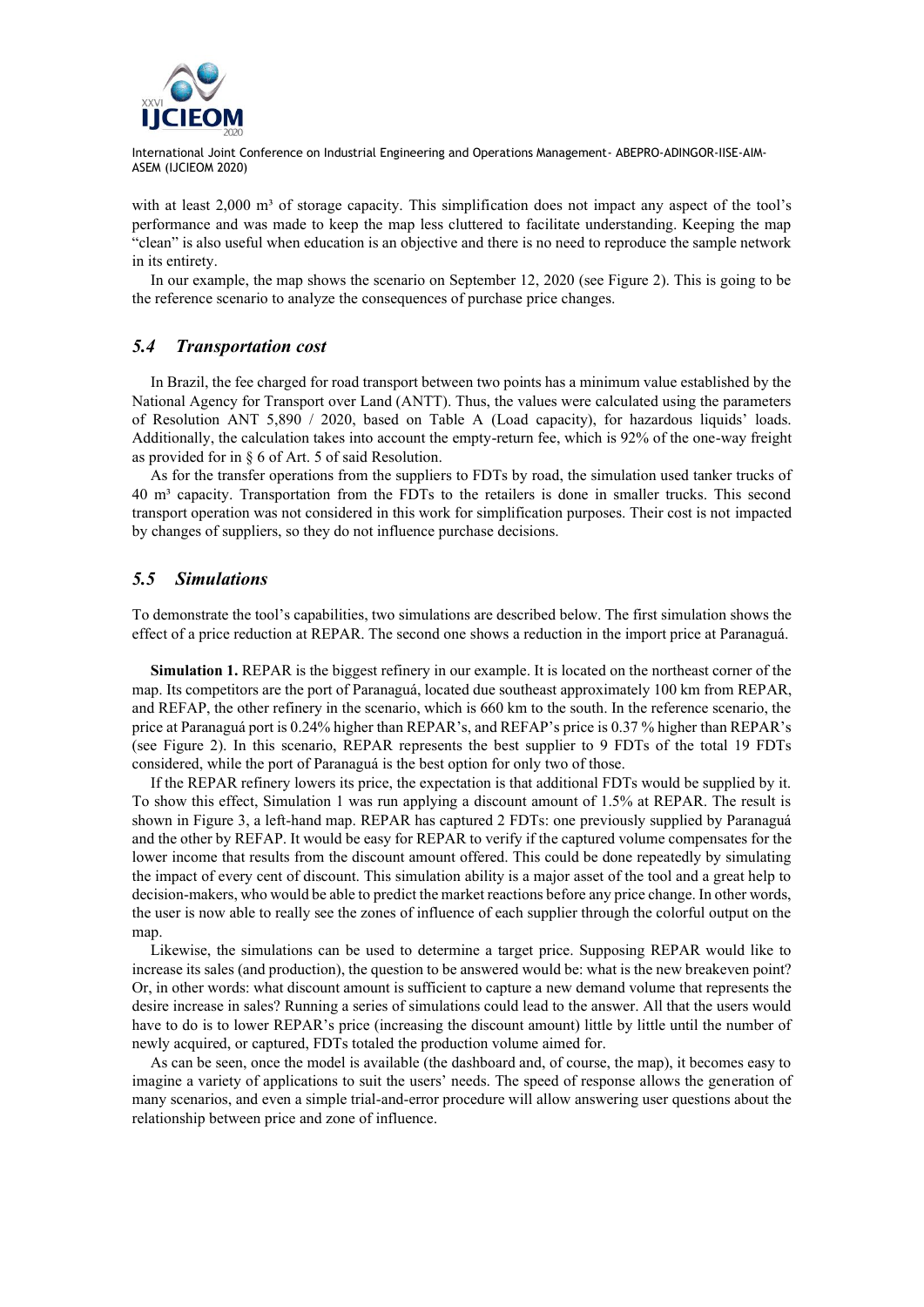

**Simulation 2.** The Port of Paranaguá is located in the city of Paranaguá, about 100 km. from REPAR. In 2019, this port was the third main gateway for diesel oil imported by Brazil. In the country, imports of petroleum-based fuels are relevant to complement domestic supply.

In the reference scenario, the influence of the Port of Paranaguá covers only the Guaramirim area and up to Itajaí, thus serving 2 FDTs. Due to the proximity between the port and the region in question, even though Guaramirim and Itajaí have pipeline transportation from REPAR as their main type of transportation, the base scenario's price makes road transportation viable. As expected, for short distances, although the pipeline provides fewer losses and additional operational safety, road transport is still the cheapest and is usually the preferred choice.

In the FDTs of Guaramirim, Itajaí, and Florianópolis, in addition to the cost of pipeline transportation from REPAR, the distributor also pays a fee for loading tanker trucks, which ends up increasing the cost of transportation by pipeline and could favor road transport depending on the purchase price of the products.

Following the reasoning in Simulation 1, if importers at the port of Paranaguá lower their price, one would expect to see more FDTs being supplied by it. Simulation 2 was run with a discount amount of 0,3% at Paranaguá, and the impact is shown in Figure 3, right-hand map. As a result, Paranaguá captures 10 FDTs, all previously supplied by REPAR.



**Figure 3** – Results of Simulation 1 (left) and Simulation 2 (right)

This allows us to highlight two main aspects: first, that competition against imports is extremely sensitive, since a small discount altered a large zone of influence; moreover, it demonstrates that REFAP, in Rio Grande do Sul, is somewhat shielded from the competition against imported product arriving at Paranaguá due to the great road distances: although REPAR's entire area of influence resulted altered, only one FDT served by REFAP was impacted.

The example described above was inspired by a study by a team from PUC-Rio analyzing the nearfuture of the fuel distribution market in Brazil [4]. This study proposes that REFAP's market is naturally protected both from REPAR and the Paranaguá imports because REFAP is located a long distance to the south from those competitors. The two simulations used discount amounts over REPAR and Paranaguá prices to represent commercial attacks by these suppliers on REFAP's market. Both simulations showed big changes in REPAR and Paranaguá markets due to these price variations, but little impact on REFAP's market. In addition to validating the theoretical predictions, this tool's colorful maps clearly show the alterations in zones of influence.

#### **6 Results**

The results of the study were rewarding since the tool provided fast and visually rich output as intended. The interactivity with the tool makes it easy for users to simulate as many variations as desired. This is important because it gives users the required information to be able to react rapidly to price changes.